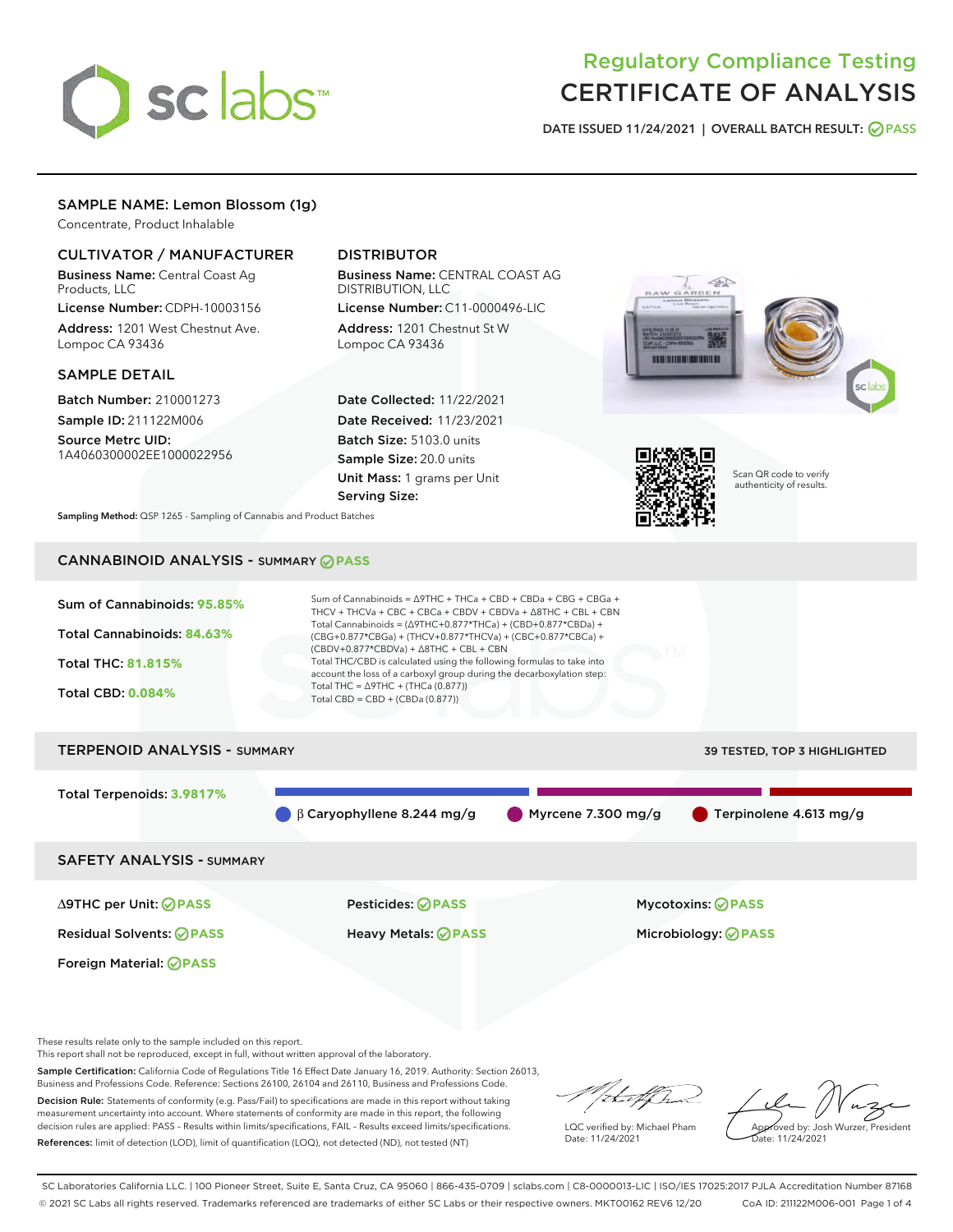

Terpene analysis utilizing gas chromatography-flame ionization detection (GC-

MEASUREMENT



LEMON BLOSSOM (1G) | DATE ISSUED 11/24/2021 | OVERALL BATCH RESULT: **● PASS** 

TERPENOID TEST RESULTS - 11/24/2021

FID). **Method:** QSP 1192 - Analysis of Terpenoids by GC-FID

#### CANNABINOID TEST RESULTS - 11/24/2021 2 PASS

Tested by high-performance liquid chromatography with diode-array detection (HPLC-DAD). **Method:** QSP 1157 - Analysis of Cannabinoids by HPLC-DAD

#### TOTAL CANNABINOIDS: **84.63%**

Total Cannabinoids (Total THC) + (Total CBD) + (Total CBG) + (Total THCV) + (Total CBC) + (Total CBDV) + ∆8THC + CBL + CBN

TOTAL THC: **81.815%** Total THC (∆9THC+0.877\*THCa)

TOTAL CBD: **0.084%**

Total CBD (CBD+0.877\*CBDa)

TOTAL CBG: 1.21% Total CBG (CBG+0.877\*CBGa)

TOTAL THCV: 0.94% Total THCV (THCV+0.877\*THCVa)

TOTAL CBC: 0.58% Total CBC (CBC+0.877\*CBCa)

TOTAL CBDV: ND Total CBDV (CBDV+0.877\*CBDVa)

| <b>COMPOUND</b> | LOD/LOQ<br>(mg/g)          | <b>MEASUREMENT</b><br><b>UNCERTAINTY</b><br>(mg/g) | <b>RESULT</b><br>(mg/g) | <b>RESULT</b><br>(%) |
|-----------------|----------------------------|----------------------------------------------------|-------------------------|----------------------|
| <b>THCa</b>     | 0.05/0.14                  | ±22.698                                            | 883.18                  | 88.318               |
| <b>A9THC</b>    | 0.06 / 0.26                | ±1.500                                             | 43.60                   | 4.360                |
| <b>CBGa</b>     | 0.1/0.2                    | ±0.59                                              | 11.3                    | 1.13                 |
| <b>THCVa</b>    | 0.07 / 0.20                | ±0.511                                             | 10.72                   | 1.072                |
| <b>CBCa</b>     | 0.07/0.28                  | ±0.283                                             | 5.79                    | 0.579                |
| <b>CBG</b>      | 0.06/0.19                  | ±0.087                                             | 2.21                    | 0.221                |
| <b>CBDa</b>     | 0.02/0.19                  | ±0.028                                             | 0.96                    | 0.096                |
| <b>CBC</b>      | 0.2 / 0.5                  | ±0.02                                              | 0.7                     | 0.07                 |
| A8THC           | 0.1 / 0.4                  | N/A                                                | <b>ND</b>               | <b>ND</b>            |
| <b>THCV</b>     | 0.1 / 0.2                  | N/A                                                | <b>ND</b>               | <b>ND</b>            |
| <b>CBD</b>      | 0.07/0.29                  | N/A                                                | <b>ND</b>               | <b>ND</b>            |
| <b>CBDV</b>     | 0.04 / 0.15                | N/A                                                | <b>ND</b>               | <b>ND</b>            |
| <b>CBDVa</b>    | 0.03 / 0.53                | N/A                                                | <b>ND</b>               | <b>ND</b>            |
| <b>CBL</b>      | 0.06 / 0.24                | N/A                                                | <b>ND</b>               | <b>ND</b>            |
| <b>CBN</b>      | 0.1/0.3                    | N/A                                                | <b>ND</b>               | <b>ND</b>            |
|                 | <b>SUM OF CANNABINOIDS</b> |                                                    | 958.5 mg/g              | 95.85%               |

#### **UNIT MASS: 1 grams per Unit**

| ∆9THC per Unit                        | 1120 per-package limit | 43.60 mg/unit   | <b>PASS</b> |
|---------------------------------------|------------------------|-----------------|-------------|
| <b>Total THC per Unit</b>             |                        | 818.15 mg/unit  |             |
| <b>CBD per Unit</b>                   |                        | <b>ND</b>       |             |
| <b>Total CBD per Unit</b>             |                        | $0.84$ mg/unit  |             |
| Sum of Cannabinoids<br>per Unit       |                        | 958.5 mg/unit   |             |
| <b>Total Cannabinoids</b><br>per Unit |                        | $846.3$ mg/unit |             |

| <b>COMPOUND</b>         | LOD/LOQ<br>(mg/g)    | <b>MEASUREMENT</b><br><b>UNCERTAINTY</b><br>(mg/g) | <b>RESULT</b><br>(mg/g) | <b>RESULT</b><br>$(\%)$ |
|-------------------------|----------------------|----------------------------------------------------|-------------------------|-------------------------|
| $\beta$ Caryophyllene   | 0.004 / 0.012        | ±0.2935                                            | 8.244                   | 0.8244                  |
| <b>Myrcene</b>          | 0.008 / 0.025        | ±0.0942                                            | 7.300                   | 0.7300                  |
| <b>Terpinolene</b>      | 0.008 / 0.026        | ±0.0946                                            | 4.613                   | 0.4613                  |
| Limonene                | 0.005 / 0.016        | ±0.0550                                            | 3.845                   | 0.3845                  |
| $\alpha$ Humulene       | 0.009/0.029          | ±0.0869                                            | 2.706                   | 0.2706                  |
| trans-ß-Farnesene       | 0.008 / 0.025        | ±0.0786                                            | 2.215                   | 0.2215                  |
| Ocimene                 | 0.011/0.038          | ±0.0663                                            | 2.064                   | 0.2064                  |
| Linalool                | 0.009 / 0.032        | ±0.0578                                            | 1.520                   | 0.1520                  |
| Guaiol                  | 0.009 / 0.030        | ±0.0597                                            | 1.264                   | 0.1264                  |
| $\alpha$ Bisabolol      | 0.008 / 0.026        | ±0.0562                                            | 1.052                   | 0.1052                  |
| Terpineol               | 0.016 / 0.055        | ±0.0521                                            | 0.849                   | 0.0849                  |
| $\beta$ Pinene          | 0.004 / 0.014        | ±0.0084                                            | 0.728                   | 0.0728                  |
| Nerolidol               | 0.009 / 0.028        | ±0.0440                                            | 0.699                   | 0.0699                  |
| $\alpha$ Pinene         | 0.005 / 0.017        | ±0.0051                                            | 0.598                   | 0.0598                  |
| Caryophyllene<br>Oxide  | 0.010 / 0.033        | ±0.0249                                            | 0.541                   | 0.0541                  |
| Fenchol                 | 0.010 / 0.034        | ±0.0197                                            | 0.509                   | 0.0509                  |
| <b>Borneol</b>          | 0.005 / 0.016        | ±0.0072                                            | 0.172                   | 0.0172                  |
| $\alpha$ Terpinene      | 0.005 / 0.017        | ±0.0018                                            | 0.122                   | 0.0122                  |
| $\alpha$ Phellandrene   | <i>0.006 / 0.020</i> | ±0.0016                                            | 0.115                   | 0.0115                  |
| $\gamma$ Terpinene      | 0.006 / 0.018        | ±0.0020                                            | 0.115                   | 0.0115                  |
| 3 Carene                | 0.005 / 0.018        | ±0.0013                                            | 0.089                   | 0.0089                  |
| Citronellol             | 0.003 / 0.010        | ±0.0041                                            | 0.085                   | 0.0085                  |
| Sabinene                | 0.004 / 0.014        | ±0.0009                                            | 0.071                   | 0.0071                  |
| Fenchone                | 0.009 / 0.028        | ±0.0019                                            | 0.066                   | 0.0066                  |
| Sabinene Hydrate        | 0.006 / 0.022        | ±0.0020                                            | 0.052                   | 0.0052                  |
| Camphene                | 0.005 / 0.015        | ±0.0006                                            | 0.049                   | 0.0049                  |
| Cedrol                  | 0.008 / 0.027        | ±0.0020                                            | 0.038                   | 0.0038                  |
| Eucalyptol              | 0.006 / 0.018        | ±0.0009                                            | 0.037                   | 0.0037                  |
| p-Cymene                | 0.005 / 0.016        | ±0.0006                                            | 0.023                   | 0.0023                  |
| Geraniol                | 0.002 / 0.007        | ±0.0010                                            | 0.023                   | 0.0023                  |
| Nerol                   | 0.003 / 0.011        | ±0.0006                                            | 0.013                   | 0.0013                  |
| (-)-Isopulegol          | 0.005 / 0.016        | N/A                                                | <b>ND</b>               | ND                      |
| Camphor                 | 0.006 / 0.019        | N/A                                                | ND                      | ND                      |
| Isoborneol              | 0.004 / 0.012        | N/A                                                | ND                      | ND                      |
| Menthol                 | 0.008 / 0.025        | N/A                                                | ND                      | ND                      |
| R-(+)-Pulegone          | 0.003 / 0.011        | N/A                                                | ND                      | ND                      |
| <b>Geranyl Acetate</b>  | 0.004 / 0.014        | N/A                                                | ND                      | ND                      |
| $\alpha$ Cedrene        | 0.005 / 0.016        | N/A                                                | ND                      | ND                      |
| Valencene               | 0.009 / 0.030        | N/A                                                | ND                      | ND                      |
| <b>TOTAL TERPENOIDS</b> |                      |                                                    | 39.817 mg/g             | 3.9817%                 |

SC Laboratories California LLC. | 100 Pioneer Street, Suite E, Santa Cruz, CA 95060 | 866-435-0709 | sclabs.com | C8-0000013-LIC | ISO/IES 17025:2017 PJLA Accreditation Number 87168 © 2021 SC Labs all rights reserved. Trademarks referenced are trademarks of either SC Labs or their respective owners. MKT00162 REV6 12/20 CoA ID: 211122M006-001 Page 2 of 4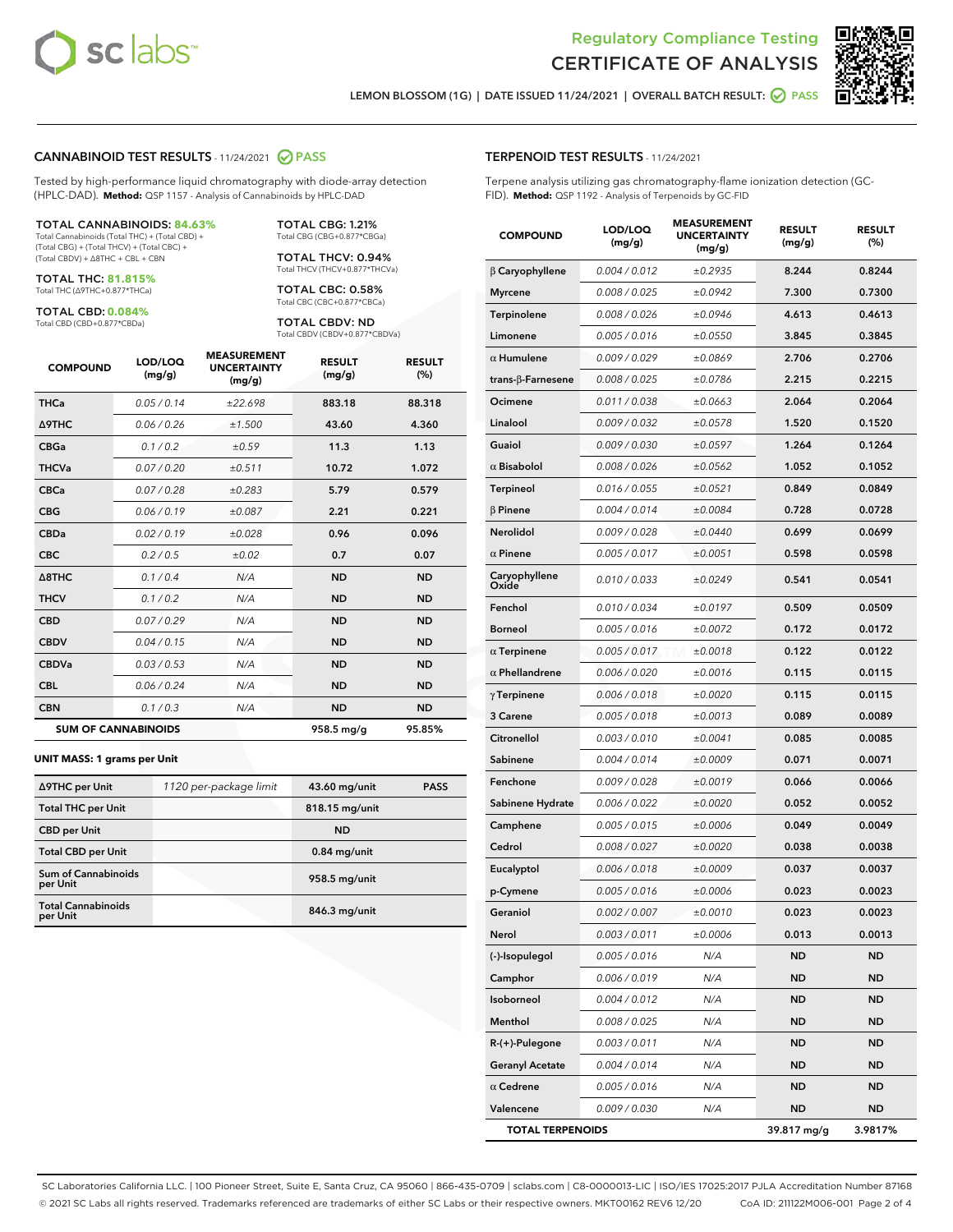



LEMON BLOSSOM (1G) | DATE ISSUED 11/24/2021 | OVERALL BATCH RESULT: @ PASS

### CATEGORY 1 PESTICIDE TEST RESULTS - 11/24/2021 2 PASS

Pesticide and plant growth regulator analysis utilizing high-performance liquid chromatography-mass spectrometry (HPLC-MS) or gas chromatography-mass spectrometry (GC-MS). \*GC-MS utilized where indicated. **Method:** QSP 1212 - Analysis of Pesticides and Mycotoxins by LC-MS or QSP 1213 - Analysis of Pesticides by GC-MS

| <b>COMPOUND</b>             | LOD/LOQ<br>$(\mu g/g)$ | <b>ACTION</b><br><b>LIMIT</b><br>$(\mu g/g)$ | <b>MEASUREMENT</b><br><b>UNCERTAINTY</b><br>$(\mu g/g)$ | <b>RESULT</b><br>$(\mu g/g)$ | <b>RESULT</b> |
|-----------------------------|------------------------|----------------------------------------------|---------------------------------------------------------|------------------------------|---------------|
| Aldicarb                    | 0.03 / 0.08            | $\ge$ LOD                                    | N/A                                                     | <b>ND</b>                    | <b>PASS</b>   |
| Carbofuran                  | 0.02 / 0.05            | $\ge$ LOD                                    | N/A                                                     | <b>ND</b>                    | <b>PASS</b>   |
| Chlordane*                  | 0.03 / 0.08            | $>$ LOD                                      | N/A                                                     | <b>ND</b>                    | <b>PASS</b>   |
| Chlorfenapyr*               | 0.03/0.10              | $>$ LOD                                      | N/A                                                     | <b>ND</b>                    | <b>PASS</b>   |
| Chlorpyrifos                | 0.02 / 0.06            | $\ge$ LOD                                    | N/A                                                     | <b>ND</b>                    | <b>PASS</b>   |
| Coumaphos                   | 0.02 / 0.07            | $\ge$ LOD                                    | N/A                                                     | <b>ND</b>                    | <b>PASS</b>   |
| Daminozide                  | 0.02 / 0.07            | $\ge$ LOD                                    | N/A                                                     | <b>ND</b>                    | <b>PASS</b>   |
| <b>DDVP</b><br>(Dichlorvos) | 0.03/0.09              | $\ge$ LOD                                    | N/A                                                     | <b>ND</b>                    | <b>PASS</b>   |
| Dimethoate                  | 0.03 / 0.08            | $\ge$ LOD                                    | N/A                                                     | <b>ND</b>                    | <b>PASS</b>   |
| Ethoprop(hos)               | 0.03/0.10              | $>$ LOD                                      | N/A                                                     | <b>ND</b>                    | <b>PASS</b>   |
| Etofenprox                  | 0.02 / 0.06            | $\ge$ LOD                                    | N/A                                                     | <b>ND</b>                    | <b>PASS</b>   |
| Fenoxycarb                  | 0.03/0.08              | $\ge$ LOD                                    | N/A                                                     | <b>ND</b>                    | <b>PASS</b>   |
| Fipronil                    | 0.03/0.08              | $\ge$ LOD                                    | N/A                                                     | <b>ND</b>                    | <b>PASS</b>   |
| Imazalil                    | 0.02 / 0.06            | $\geq$ LOD                                   | N/A                                                     | <b>ND</b>                    | <b>PASS</b>   |
| Methiocarb                  | 0.02 / 0.07            | $\ge$ LOD                                    | N/A                                                     | <b>ND</b>                    | <b>PASS</b>   |
| Methyl<br>parathion         | 0.03/0.10              | $\ge$ LOD                                    | N/A                                                     | <b>ND</b>                    | <b>PASS</b>   |
| <b>Mevinphos</b>            | 0.03/0.09              | $\ge$ LOD                                    | N/A                                                     | <b>ND</b>                    | <b>PASS</b>   |
| Paclobutrazol               | 0.02 / 0.05            | $\ge$ LOD                                    | N/A                                                     | <b>ND</b>                    | <b>PASS</b>   |
| Propoxur                    | 0.03/0.09              | $\ge$ LOD                                    | N/A                                                     | <b>ND</b>                    | <b>PASS</b>   |
| Spiroxamine                 | 0.03 / 0.08            | $\ge$ LOD                                    | N/A                                                     | <b>ND</b>                    | <b>PASS</b>   |
| Thiacloprid                 | 0.03/0.10              | $\ge$ LOD                                    | N/A                                                     | <b>ND</b>                    | <b>PASS</b>   |

#### CATEGORY 2 PESTICIDE TEST RESULTS - 11/24/2021 @ PASS

| <b>COMPOUND</b>          | LOD/LOO<br>$(\mu g/g)$ | <b>ACTION</b><br>LIMIT<br>$(\mu g/g)$ | <b>MEASUREMENT</b><br><b>UNCERTAINTY</b><br>$(\mu g/g)$ | <b>RESULT</b><br>$(\mu g/g)$ | <b>RESULT</b> |  |
|--------------------------|------------------------|---------------------------------------|---------------------------------------------------------|------------------------------|---------------|--|
| Abamectin                | 0.03/0.10              | 0.1                                   | N/A                                                     | <b>ND</b>                    | <b>PASS</b>   |  |
| Acephate                 | 0.02/0.07              | 0.1                                   | N/A                                                     | <b>ND</b>                    | <b>PASS</b>   |  |
| Acequinocyl              | 0.02/0.07              | 0.1                                   | N/A                                                     | <b>ND</b>                    | <b>PASS</b>   |  |
| Acetamiprid              | 0.02 / 0.05            | 0.1                                   | N/A                                                     | <b>ND</b>                    | <b>PASS</b>   |  |
| Azoxystrobin             | 0.02/0.07              | 0.1                                   | N/A                                                     | <b>ND</b>                    | <b>PASS</b>   |  |
| <b>Bifenazate</b>        | 0.01 / 0.04            | 0.1                                   | N/A                                                     | <b>ND</b>                    | <b>PASS</b>   |  |
| <b>Bifenthrin</b>        | 0.02 / 0.05            | 3                                     | N/A                                                     | <b>ND</b>                    | <b>PASS</b>   |  |
| <b>Boscalid</b>          | 0.03/0.09              | 0.1                                   | N/A                                                     | <b>ND</b>                    | <b>PASS</b>   |  |
| Captan                   | 0.19/0.57              | 0.7                                   | N/A                                                     | <b>ND</b>                    | <b>PASS</b>   |  |
| Carbaryl                 | 0.02/0.06              | 0.5                                   | N/A                                                     | <b>ND</b>                    | <b>PASS</b>   |  |
| Chlorantranilip-<br>role | 0.04/0.12              | 10                                    | N/A                                                     | <b>ND</b>                    | <b>PASS</b>   |  |
| Clofentezine             | 0.03/0.09              | 0.1                                   | N/A                                                     | <b>ND</b>                    | <b>PASS</b>   |  |

| <b>CATEGORY 2 PESTICIDE TEST RESULTS</b> - 11/24/2021 continued |  |
|-----------------------------------------------------------------|--|
|                                                                 |  |

| <b>COMPOUND</b>               | LOD/LOQ<br>(µg/g) | <b>ACTION</b><br><b>LIMIT</b><br>(µg/g) | <b>MEASUREMENT</b><br><b>UNCERTAINTY</b><br>$(\mu g/g)$ | <b>RESULT</b><br>(µg/g) | <b>RESULT</b> |
|-------------------------------|-------------------|-----------------------------------------|---------------------------------------------------------|-------------------------|---------------|
| Cyfluthrin                    | 0.12 / 0.38       | $\overline{c}$                          | N/A                                                     | <b>ND</b>               | <b>PASS</b>   |
| Cypermethrin                  | 0.11 / 0.32       | $\mathcal{I}$                           | N/A                                                     | <b>ND</b>               | <b>PASS</b>   |
| <b>Diazinon</b>               | 0.02 / 0.05       | 0.1                                     | N/A                                                     | <b>ND</b>               | <b>PASS</b>   |
| Dimethomorph                  | 0.03 / 0.09       | 2                                       | N/A                                                     | <b>ND</b>               | <b>PASS</b>   |
| Etoxazole                     | 0.02 / 0.06       | 0.1                                     | N/A                                                     | <b>ND</b>               | <b>PASS</b>   |
| Fenhexamid                    | 0.03 / 0.09       | 0.1                                     | N/A                                                     | <b>ND</b>               | <b>PASS</b>   |
| Fenpyroximate                 | 0.02 / 0.06       | 0.1                                     | N/A                                                     | <b>ND</b>               | <b>PASS</b>   |
| Flonicamid                    | 0.03 / 0.10       | 0.1                                     | N/A                                                     | <b>ND</b>               | <b>PASS</b>   |
| Fludioxonil                   | 0.03/0.10         | 0.1                                     | N/A                                                     | <b>ND</b>               | <b>PASS</b>   |
| Hexythiazox                   | 0.02 / 0.07       | 0.1                                     | N/A                                                     | <b>ND</b>               | <b>PASS</b>   |
| Imidacloprid                  | 0.04 / 0.11       | 5                                       | N/A                                                     | <b>ND</b>               | <b>PASS</b>   |
| Kresoxim-methyl               | 0.02 / 0.07       | 0.1                                     | N/A                                                     | <b>ND</b>               | <b>PASS</b>   |
| <b>Malathion</b>              | 0.03 / 0.09       | 0.5                                     | N/A                                                     | <b>ND</b>               | <b>PASS</b>   |
| Metalaxyl                     | 0.02 / 0.07       | $\overline{c}$                          | N/A                                                     | <b>ND</b>               | <b>PASS</b>   |
| Methomyl                      | 0.03 / 0.10       | 1                                       | N/A                                                     | <b>ND</b>               | <b>PASS</b>   |
| Myclobutanil                  | 0.03 / 0.09       | 0.1                                     | N/A                                                     | <b>ND</b>               | <b>PASS</b>   |
| Naled                         | 0.02 / 0.07       | 0.1                                     | N/A                                                     | <b>ND</b>               | <b>PASS</b>   |
| Oxamyl                        | 0.04 / 0.11       | 0.5                                     | N/A                                                     | <b>ND</b>               | <b>PASS</b>   |
| Pentachloronitro-<br>benzene* | 0.03 / 0.09       | 0.1                                     | N/A                                                     | <b>ND</b>               | <b>PASS</b>   |
| Permethrin                    | 0.04 / 0.12       | 0.5                                     | N/A                                                     | <b>ND</b>               | <b>PASS</b>   |
| Phosmet                       | 0.03 / 0.10       | 0.1                                     | N/A                                                     | <b>ND</b>               | <b>PASS</b>   |
| Piperonylbu-<br>toxide        | 0.02 / 0.07       | 3                                       | N/A                                                     | <b>ND</b>               | <b>PASS</b>   |
| Prallethrin                   | 0.03 / 0.08       | 0.1                                     | N/A                                                     | <b>ND</b>               | <b>PASS</b>   |
| Propiconazole                 | 0.02 / 0.07       | 0.1                                     | N/A                                                     | <b>ND</b>               | <b>PASS</b>   |
| Pyrethrins                    | 0.04 / 0.12       | 0.5                                     | N/A                                                     | <b>ND</b>               | <b>PASS</b>   |
| Pyridaben                     | 0.02 / 0.07       | 0.1                                     | N/A                                                     | <b>ND</b>               | <b>PASS</b>   |
| Spinetoram                    | 0.02 / 0.07       | 0.1                                     | N/A                                                     | <b>ND</b>               | <b>PASS</b>   |
| Spinosad                      | 0.02 / 0.07       | 0.1                                     | N/A                                                     | <b>ND</b>               | <b>PASS</b>   |
| Spiromesifen                  | 0.02 / 0.05       | 0.1                                     | N/A                                                     | <b>ND</b>               | <b>PASS</b>   |
| Spirotetramat                 | 0.02 / 0.06       | 0.1                                     | N/A                                                     | <b>ND</b>               | <b>PASS</b>   |
| Tebuconazole                  | 0.02 / 0.07       | 0.1                                     | N/A                                                     | <b>ND</b>               | <b>PASS</b>   |
| Thiamethoxam                  | 0.03 / 0.10       | 5                                       | N/A                                                     | <b>ND</b>               | <b>PASS</b>   |
| Trifloxystrobin               | 0.03 / 0.08       | 0.1                                     | N/A                                                     | <b>ND</b>               | <b>PASS</b>   |

SC Laboratories California LLC. | 100 Pioneer Street, Suite E, Santa Cruz, CA 95060 | 866-435-0709 | sclabs.com | C8-0000013-LIC | ISO/IES 17025:2017 PJLA Accreditation Number 87168 © 2021 SC Labs all rights reserved. Trademarks referenced are trademarks of either SC Labs or their respective owners. MKT00162 REV6 12/20 CoA ID: 211122M006-001 Page 3 of 4